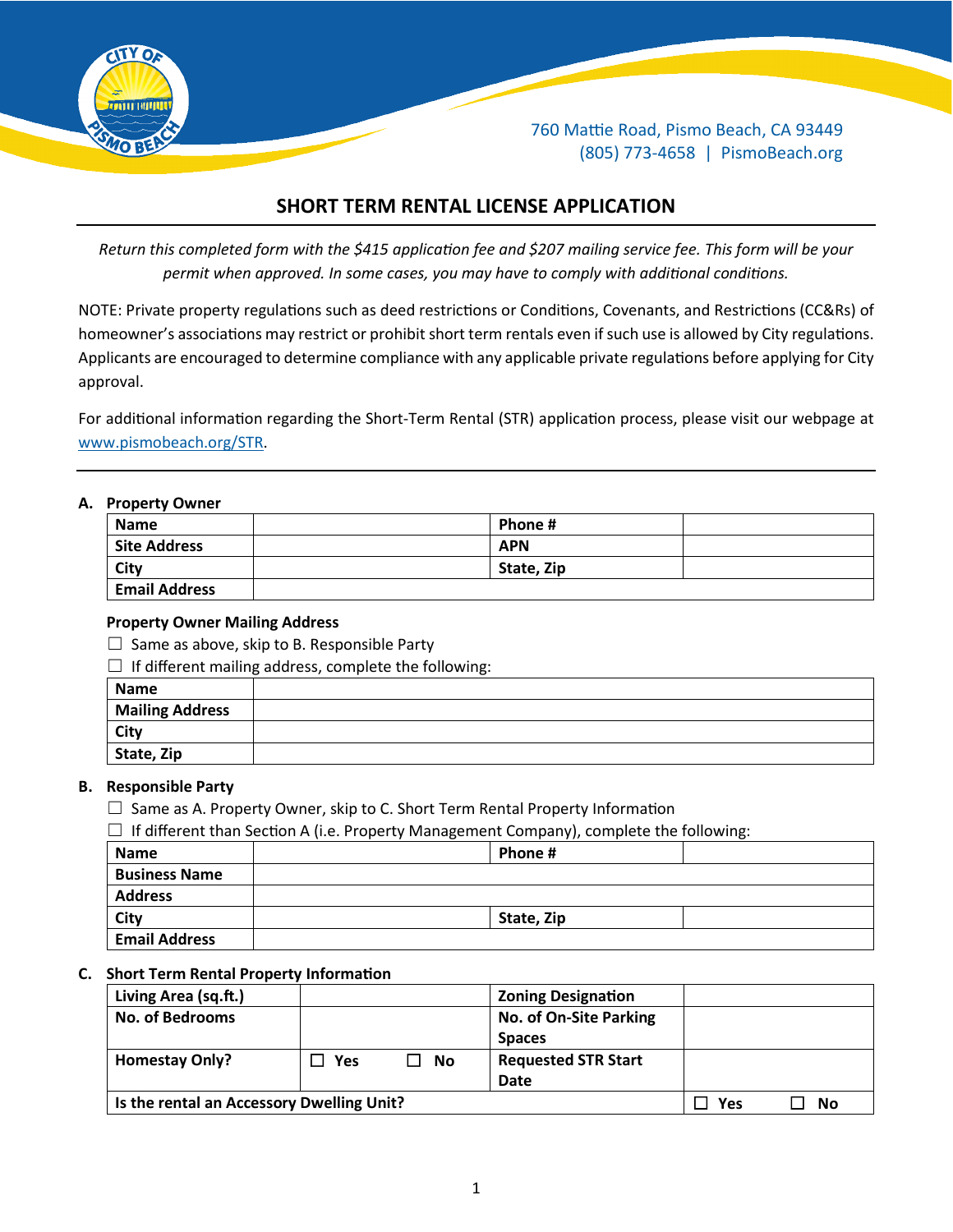

### **D. Pismo Beach Short-Term Rental/Homestay Good Neighbor Policy**

The City of Pismo Beach Short-Term Rental (STR) regulations are intended to minimize the impacts of STRs on residential neighborhoods. Consequently, the City requires that all occupants of STRs adhere to the Good Neighbor Policy as outlined below:

- 1. The owner, or responsible party (as defined by the Pismo Beach Municipal Code) shall be available 24 hours a day, seven days a week to respond to complaints concerning the condition, operation, or conduct of STR occupants.
- 2. "Responsible party" shall mean a person, over the age of eighteen, who shall be legally responsible for compliance of all renters and visitors of the STR or homestay with all applicable provisions of the Pismo Beach municipal code. The responsible party shall sign the good neighbor policy and is designated as the point of contact for the short-term rental or homestay.
- 3. The responsible party shall assure the maintenance of the licensed property in compliance with this and other applicable regulations, and shall be responsible for the conduct and acts of said renters and visitors to the extent provided herein. The responsible party's contact information shall be provided to all shortterm renters and neighbors within three hundred feet of the STR or homestay in the manner prescribed in Chapter 5.22.
- 4. The owner/responsible party shall respond to a complaint within 30 minutes.
- 5. **Parking** Parking shall be provided in a garage or on a driveway. STR occupants shall use the off-street parking that is provided for the rental.
- 6. **Noise** The STR renters and visitors shall not generate noise to an extent that unreasonably interferes with the quiet use and enjoyment of neighboring properties. Any noise occurring after 10 p.m. and before 7:00 a.m. shall be contained within the STR/Homestay.
- 7. **Trash** Trash shall not be left stored within public view, except in proper containers for purposes of collection. There shall be no accumulation of storage of trash and/or debris on the site or within the STR/Homestay.
- 8. **Traffic** Vehicles used and traffic generated by the STR or homestay shall not exceed normal residential levels or unreasonably interfere with the quiet use and enjoyment of any other residences or businesses in the area. What is reasonable in terms of traffic generated shall be determined under existing legal standards applicable to evaluating alleged nuisances.
- 9. **Maximum Occupancy** Maximum overnight occupancy of an STR or homestay shall be limited to two people per bedroom, plus two addi�onal people. For example, a two-bedroom STR may have up to six occupants overnight. This calculation shall be inclusive of children.
- 10. **Visitors** The number of visitors to an STR or homestay shall not exceed a number equal to the allowable occupancy of the STR or homestay at any time. Visitors are not allowed in the STR or homestay between 11:00 p.m. and 7:00 a.m. and shall not stay overnight on the premises.

By initialing below, I am confirming that I understand and agree that it is the responsibility of the owner/responsible party contact to ensure that all STR/Homestay rules and regulations are acknowledged and adhered to by the STR renters and visitors.

Owner Initials \_\_\_\_\_\_\_\_\_\_\_\_\_ Responsible Party Initials \_\_\_\_\_\_\_\_\_